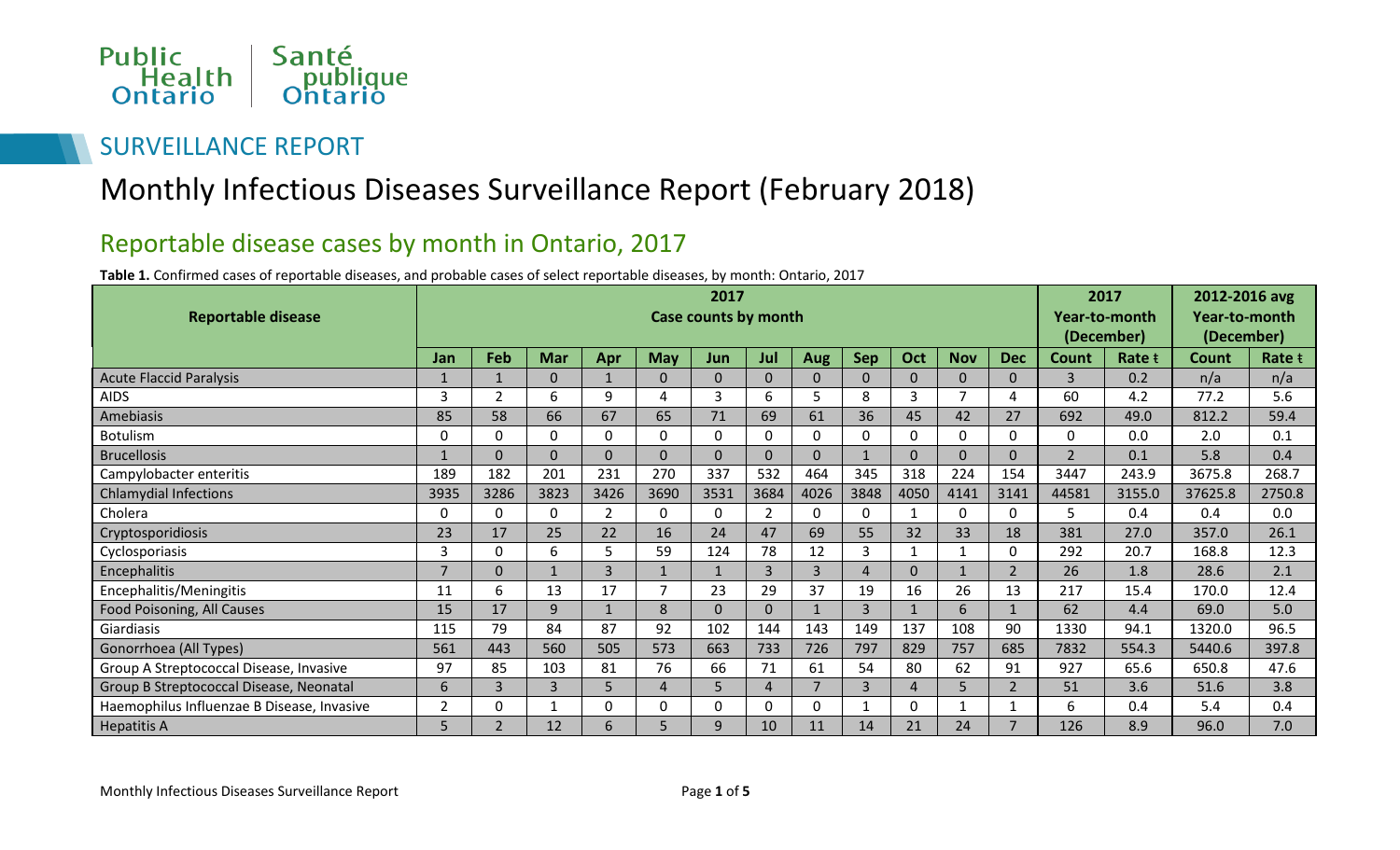| <b>Reportable disease</b>          | 2017<br><b>Case counts by month</b> |                |                |                |              |                |                |                |                |                |                |                |                | 2017<br>Year-to-month<br>(December) |         | 2012-2016 avg<br>Year-to-month<br>(December) |  |
|------------------------------------|-------------------------------------|----------------|----------------|----------------|--------------|----------------|----------------|----------------|----------------|----------------|----------------|----------------|----------------|-------------------------------------|---------|----------------------------------------------|--|
|                                    | Jan                                 | Feb            | Mar            | Apr            | <b>May</b>   | Jun            | Jul            | Aug            | Sep            | Oct            | <b>Nov</b>     | <b>Dec</b>     | <b>Count</b>   | Rate t                              | Count   | Rate t                                       |  |
| Hepatitis B (Acute)                | 12                                  | 16             | 8              | 8              | 1            | 8              | 5              | 11             | $\overline{7}$ | 5              | 9              | 10             | 100            | 7.1                                 | 98.4    | 7.2                                          |  |
| <b>Hepatitis B (Chronic)</b>       | 165                                 | 124            | 158            | 137            | 163          | 155            | 139            | 137            | 108            | 129            | 108            | 79             | 1602           | 113.4                               | n/a     | n/a                                          |  |
| <b>Hepatitis C</b>                 | 429                                 | 351            | 398            | 335            | 385          | 376            | 363            | 374            | 366            | 367            | 422            | 272            | 4438           | 314.1                               | 4259.8  | 311.4                                        |  |
| <b>HIV</b>                         | 63                                  | 59             | 72             | 70             | 58           | 86             | 77             | 78             | 79             | 74             | 65             | 48             | 829            | 58.7                                | 771.6   | 56.4                                         |  |
| Influenza                          | 4597                                | 2563           | 1573           | 805            | 295          | 52             | 19             | 22             | 47             | 51             | 240            | 1618           | 11882          | 840.9                               | 10424.0 | 762.1                                        |  |
| Legionellosis                      | 8                                   | 11             | $\overline{3}$ | 12             | 9            | 14             | 37             | 32             | 23             | 28             | 13             | 13             | 203            | 14.4                                | 170.0   | 12.4                                         |  |
| Leprosy                            | $\mathbf 0$                         | $\mathbf{0}$   | $\mathbf 0$    | $\overline{0}$ | $\mathbf{0}$ | 0              | $\mathbf 0$    | $\mathbf 0$    | $\mathbf 0$    | $\mathbf 0$    | $\mathbf 0$    | $\mathbf 0$    | $\overline{0}$ | 0.0                                 | 3.6     | 0.3                                          |  |
| Listeriosis                        | $\boldsymbol{\Lambda}$              | $\Omega$       | $\overline{2}$ | $\overline{3}$ | 6            | $\overline{3}$ | $\overline{2}$ | 8              | 6              | 6              | $\overline{7}$ | 8              | 55             | 3.9                                 | 59.8    | 4.4                                          |  |
| Lyme Disease                       | 5                                   | $\overline{3}$ | 5              | 6              | 35           | 194            | 372            | 203            | 74             | 33             | 28             | 9              | 967            | 68.4                                | 313.0   | 22.9                                         |  |
| Malaria                            | 20                                  | 8              | 15             | 12             | 27           | 19             | 22             | 28             | 21             | 17             | 12             | 10             | 211            | 14.9                                | 199.6   | 14.6                                         |  |
| <b>Measles</b>                     | $\Omega$                            | $\Omega$       | 6              | $\Omega$       | $\Omega$     | 0              | $\Omega$       | $\overline{2}$ | $\Omega$       | $\mathbf 0$    | $\Omega$       | $\mathbf{0}$   | 8              | 0.6                                 | #       | #                                            |  |
| Meningitis                         | 11                                  | 13             | 5              | 6              | 17           | 24             | 29             | 22             | 16             | 23             | 23             | 10             | 199            | 14.1                                | 155.8   | 11.4                                         |  |
| Meningococcal Disease, Invasive    | 4                                   | 3              | 5              | $\Omega$       | 3            | 3              | 4              | $\overline{2}$ | $\overline{3}$ | $\overline{2}$ | $\mathbf 0$    | $\overline{2}$ | 31             | 2.2                                 | 28.2    | 2.1                                          |  |
| <b>Mumps</b>                       | 9                                   | 41             | 65             | 20             | 17           | $\overline{4}$ | $\overline{4}$ | 22             | 35             | 28             | 10             | 6              | 261            | 18.5                                | 26.4    | 1.9                                          |  |
| Ophthalmia neonatorum              | $\mathbf 0$                         | $\mathbf 0$    | $\mathbf 0$    | $\mathbf 0$    | $\mathbf 0$  | 0              | $\mathbf{1}$   | $\mathbf{1}$   | $\mathbf 0$    | $\mathbf 0$    | $\mathbf 0$    | $\mathbf{0}$   | $\overline{2}$ | 0.1                                 | 3.4     | 0.2                                          |  |
| Paralytic Shellfish Poisoning      | $\Omega$                            | $\overline{0}$ | $\mathbf{0}$   | $\overline{0}$ | 0            | $\mathbf{0}$   | $\Omega$       | $\mathbf{0}$   | $\mathbf{0}$   | $\mathbf{0}$   | $\overline{0}$ | $\mathbf{0}$   | $\mathbf{0}$   | 0.0                                 | n/a     | n/a                                          |  |
| Paratyphoid Fever                  | $\overline{2}$                      | $\overline{2}$ | 6              | 5              | 4            | 0              | $\mathbf 0$    | 3              | 4              | $\mathbf{1}$   | $\overline{3}$ | $\mathbf{0}$   | 30             | 2.1                                 | 36.0    | 2.6                                          |  |
| Pertussis (Whooping Cough)         | 40                                  | 23             | 29             | 34             | 25           | 54             | 57             | 75             | 47             | 77             | 71             | 48             | 580            | 41.0                                | 553.4   | 40.5                                         |  |
| Q Fever                            | $\Omega$                            | $\Omega$       | $\mathbf 0$    | $\Omega$       | 3            | $\mathbf 0$    | $\mathbf{1}$   | $\mathbf{1}$   | $\overline{2}$ | $\mathbf 0$    | $\mathbf{1}$   | $\mathbf{1}$   | 9              | 0.6                                 | 14.4    | 1.1                                          |  |
| Rabies                             | $\overline{0}$                      | $\overline{0}$ | $\mathbf 0$    | $\overline{0}$ | 0            | $\overline{0}$ | $\overline{0}$ | $\overline{0}$ | $\mathbf{0}$   | $\mathbf 0$    | $\overline{0}$ | $\mathbf{0}$   | $\overline{0}$ | 0.0                                 | 0.2     | 0.0                                          |  |
| Rubella                            | $\overline{0}$                      | $\Omega$       | $\mathbf 0$    | $\Omega$       | $\Omega$     | $\mathbf 0$    | $\mathbf 0$    | $\mathbf 0$    | $\mathbf 0$    | $\mathbf{0}$   | $\mathbf 0$    | $\mathbf{0}$   | $\Omega$       | 0.0                                 | #       | #                                            |  |
| Rubella, Congenital Syndrome       | $\Omega$                            | $\Omega$       | $\mathbf 0$    | $\Omega$       | 0            | $\mathbf 0$    | $\Omega$       | $\mathbf 0$    | $\Omega$       | $\mathbf{0}$   | $\mathbf{0}$   | $\overline{0}$ | $\Omega$       | 0.0                                 | #       | #                                            |  |
| Salmonellosis                      | 190                                 | 200            | 244            | 250            | 237          | 236            | 299            | 270            | 253            | 216            | 169            | 147            | 2711           | 191.9                               | 2918.8  | 213.4                                        |  |
| Shigellosis                        | 23                                  | 11             | 33             | 18             | 15           | 18             | 31             | 22             | 27             | 39             | 31             | 34             | 302            | 21.4                                | 285.6   | 20.9                                         |  |
| Streptococcus Pneumoniae, Invasive | 128                                 | 90             | 121            | 115            | 105          | 47             | 47             | 49             | 66             | 89             | 117            | 151            | 1125           | 79.6                                | 1099.8  | 80.4                                         |  |
| Syphilis, Early Congenital         | $\overline{0}$                      | $\mathbf{1}$   | $\mathbf{0}$   | $\mathbf{0}$   | $\Omega$     | $\mathbf{0}$   | $\Omega$       | $\mathbf{0}$   | $\Omega$       | $\mathbf{0}$   | $\overline{0}$ | $\mathbf{0}$   | $\mathbf{1}$   | 0.1                                 | 1.4     | 0.1                                          |  |
| Syphilis, Infectious               | 156                                 | 117            | 116            | 101            | 114          | 115            | 149            | 147            | 115            | 130            | 143            | 77             | 1480           | 104.7                               | 998.2   | 73.0                                         |  |
| Syphilis, Other                    | 55                                  | 55             | 76             | 60             | 61           | 77             | 55             | 49             | 57             | 61             | 77             | 38             | 721            | 51.0                                | 654.4   | 47.8                                         |  |
| Tetanus                            | $\Omega$                            | $\Omega$       | $\overline{0}$ | 0              | $\Omega$     | 0              | $\overline{0}$ | 3              | $\Omega$       | $\mathbf 0$    | $\mathbf 0$    | $\mathbf{0}$   | 3              | 0.2                                 | 2.0     | 0.1                                          |  |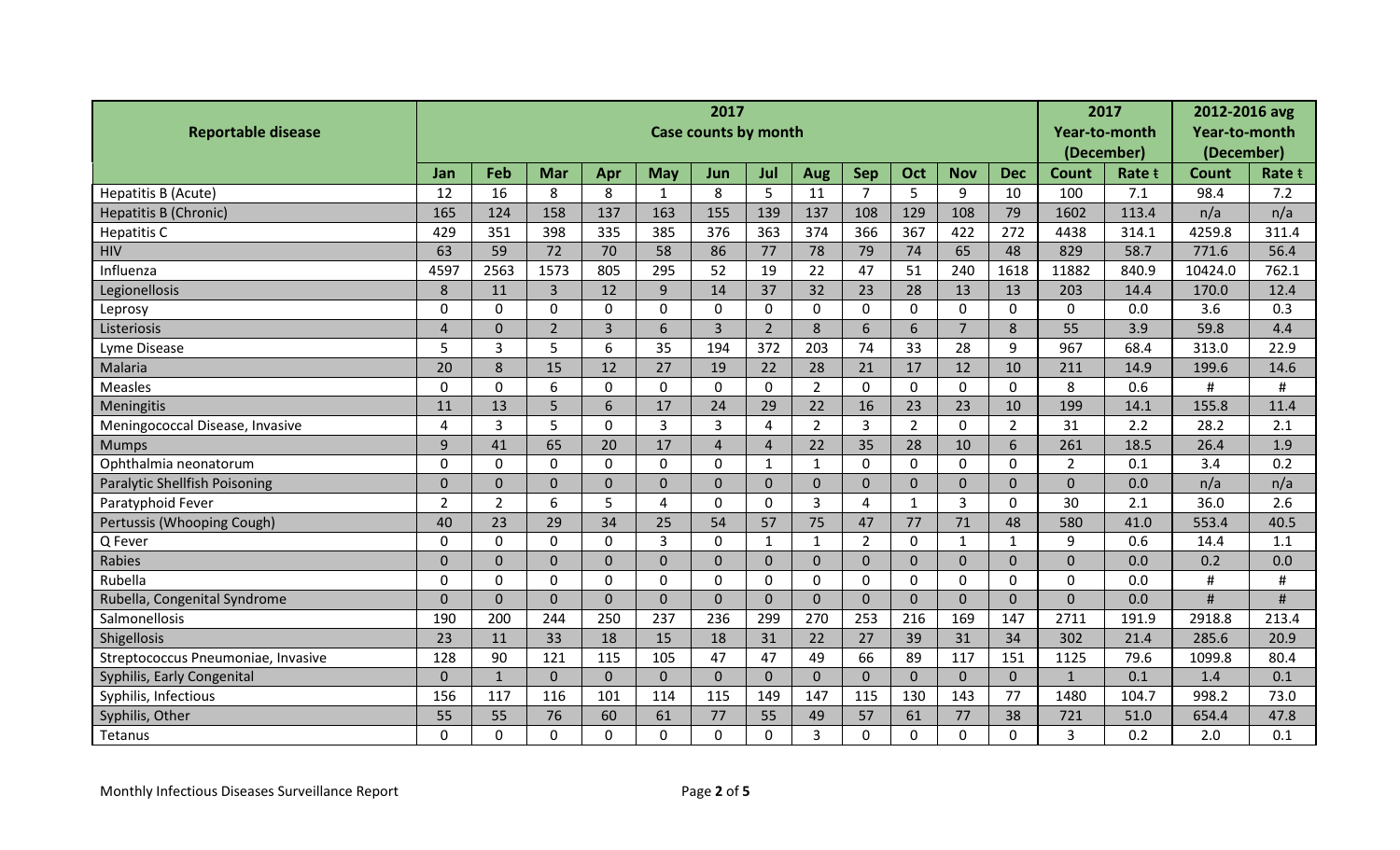| <b>Reportable disease</b>                 | 2017<br>Case counts by month |     |            |          |            |     |     |            |     |          |            |            | 2017<br>Year-to-month<br>(December) |        | 2012-2016 avg<br>Year-to-month<br>(December) |        |
|-------------------------------------------|------------------------------|-----|------------|----------|------------|-----|-----|------------|-----|----------|------------|------------|-------------------------------------|--------|----------------------------------------------|--------|
|                                           | <b>Jan</b>                   | Feb | <b>Mar</b> | Apr      | <b>May</b> | Jun | Jul | <b>Aug</b> | Sep | Oct      | <b>Nov</b> | <b>Dec</b> | Count                               | Rate t | Count                                        | Rate t |
| Tuberculosis                              | 48                           | 44  | 73         | 44       | 72         | 68  | 52  | 44         | 56  | 60       | 61         | 49         | 671                                 | 47.5   | 615.2                                        | 45.0   |
| Tularemia                                 | 0                            |     |            |          |            | 0   |     | 0          |     | $\Omega$ | 0          | 0          |                                     | 0.1    | 0.4                                          | 0.0    |
| <b>Typhoid Fever</b>                      | 9                            |     | 14         | 14       |            |     |     | 6          | 13  |          |            | 14         | 102                                 | 7.2    | 69.6                                         | 5.1    |
| Verotoxin Producing E. coli Including HUS |                              |     | 10         |          | 13         | b   | 17  | 24         | 12  | 9        | 17         |            | 129                                 | 9.1    | 165.2                                        | 12.1   |
| West Nile Virus Illness                   | 0                            |     |            | $\Omega$ |            |     | 19  | 91         | 41  |          |            | 0          | 158                                 | 11.2   | 86.2                                         | 6.3    |
| <b>Yellow Fever</b>                       | 0                            |     |            |          |            | 0   |     | 0          |     | $\Omega$ |            | $\Omega$   | $\Omega$                            | 0.0    | 1.2                                          | 0.1    |
| Yersiniosis                               | 16                           | 16  | 40         | 30       | 23         | 27  | 39  | 23         | 22  | 10       | n          | 20         | 275                                 | 19.5   | 195.2                                        | 14.3   |

**ŧ** Rates are for cases per 1,000,000 population.

n/a Acute Flaccid Paralysis and Paralytic Shellfish Poisoning became reportable in Ontario in December 2013, and Hepatitis B (Chronic) became reportable in Ontario in December 2014; therefore, five-year historical data are not yet available for comparisons (n/a).

# Historical comparison data are not provided for measles, rubella, and congenital rubella syndrome because these diseases have been eliminated in Canada. However, as these diseases remain endemic in other countries, imported and import-related cases continue to occur in Ontario.

**Ontario Cases:** Ontario Ministry of Health and Long-Term Care, integrated Public Health Information System (iPHIS) database, extracted by Public Health Ontario [2018/02/14]. **Ontario Population:** Population Projections [2016-2017] and Estimates [2012-2015], Ontario Ministry of Health and Long-Term Care, IntelliHEALTH Ontario, Date Extracted: [2016/09/02].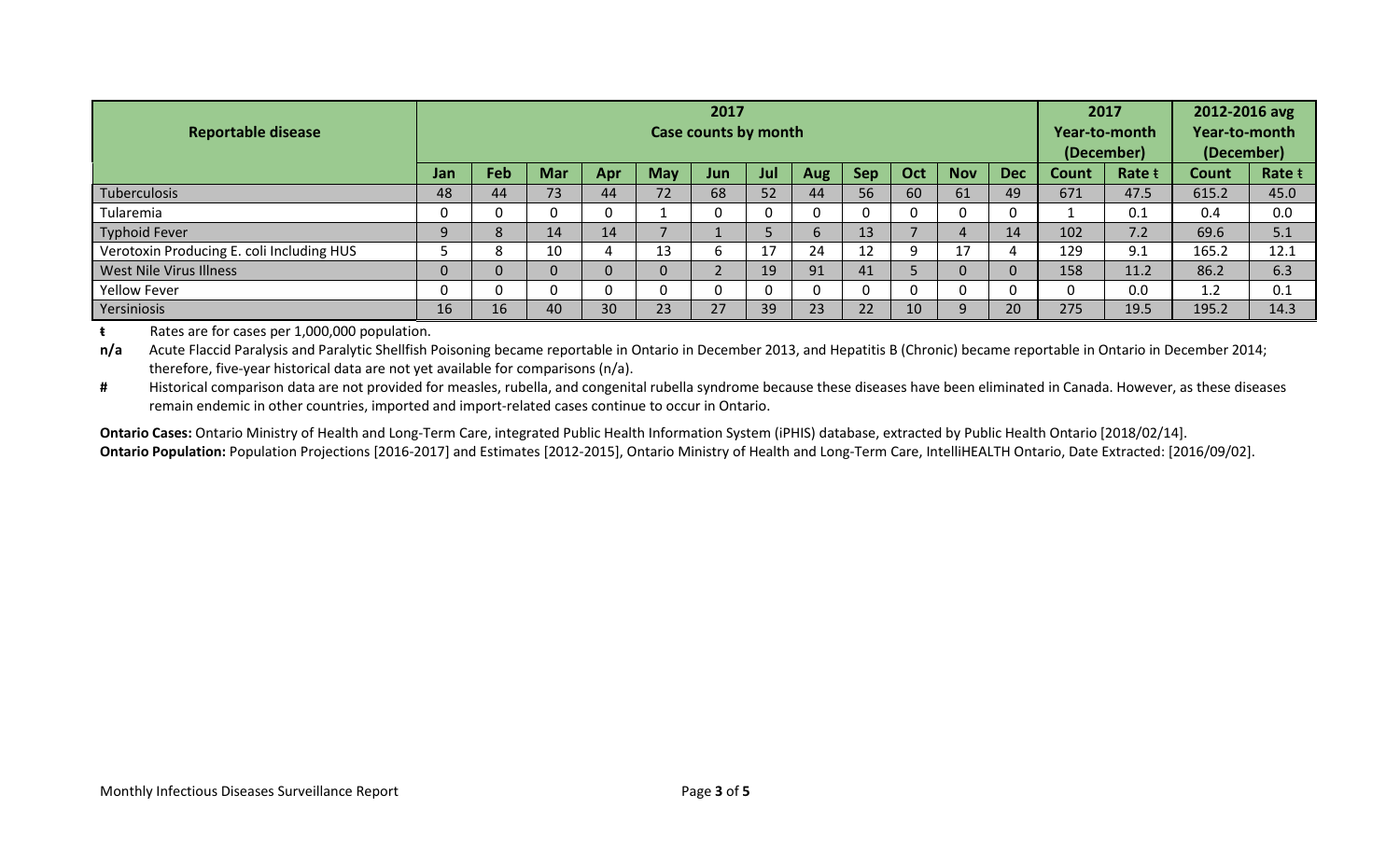## Data notes and caveats

- iPHIS is a dynamic reporting system which allows ongoing updates to data previously entered. As a result, data extracted from iPHIS represent a snap shot at the time of extraction and may differ from previous or subsequent reports. The data only represent cases reported to public health and recorded in iPHIS, that meet the Ontario Ministry of Health and Long-Term Care's confirmed and/or probable [surveillance case definitions](http://www.health.gov.on.ca/en/pro/programs/publichealth/oph_standards/infdispro.aspx) in place at the time that the case was reported. The potential for underreporting and unresolved duplicates exists.
- Case counts for amebiasis, Lyme disease, mumps, pertussis, and West Nile Virus illness are based on the sum of confirmed and probable cases as reported in iPHIS. All other diseases reported in the table are based on confirmed cases only.
- Chronic and acute hepatitis B case counts are not mutually exclusive and should not be added to obtain a total for hepatitis B cases in Ontario.
- A case is reported as encephalitis and/or meningitis when an agent is not specifically identified through laboratory testing or is not reportable.
- Table 1 is not an exhaustive list of all reportable diseases in Ontario. Historical annual counts and rates for most reportable diseases are available in th[e Reportable Disease Trends in Ontario reports.](http://www.publichealthontario.ca/en/BrowseByTopic/InfectiousDiseases/Pages/Reportable-Disease-Trends.aspx) The following reportable diseases/outbreaks are omitted from the table:
	- o Counts of Creutzfeldt-Jakob disease, which are not updated frequently enough for monthly publication as a result of an additional data reconciliation step that is required.
	- o Diseases that are extremely rare or have zero incidence in recent years: anthrax, chancroid, diphtheria, hantavirus pulmonary syndrome, hemorrhagic fevers and Lassa fever, plague, acute poliomyelitis, psittacosis/ornithosis, severe acute respiratory syndrome (SARS), smallpox, and trichinosis.
	- o Diseases that are only reportable in outbreak situations or as a combination of individual and aggregate counts: chickenpox (varicella), *Clostridium difficile* infection (CDI) outbreaks in public hospitals, and institutional outbreaks of gastroenteritis and respiratory infections.
- Detailed reporting on institutional outbreaks of respiratory infections is available in the Ontario [Respiratory Pathogen Bulletin.](http://www.publichealthontario.ca/en/ServicesAndTools/SurveillanceServices/Pages/Ontario-Respiratory-Virus-Bulletin.aspx)
- Information on CDI outbreaks in public hospitals is available in the Reportable Disease Trends in [Ontario reports.](http://www.publichealthontario.ca/en/BrowseByTopic/InfectiousDiseases/Pages/Reportable-Disease-Trends.aspx)
- Cases that do not reside in Ontario or for whom the Disposition Status was reported as entered in error, does not meet definition, or as a duplicate record have been excluded.
- Case counts for tuberculosis and AIDS are based on diagnosis date, HIV case counts are based on encounter date, congenital rubella syndrome cases are based on the date of birth, and case counts for all other diseases are based on episode date. The episode date is an estimate of the onset date